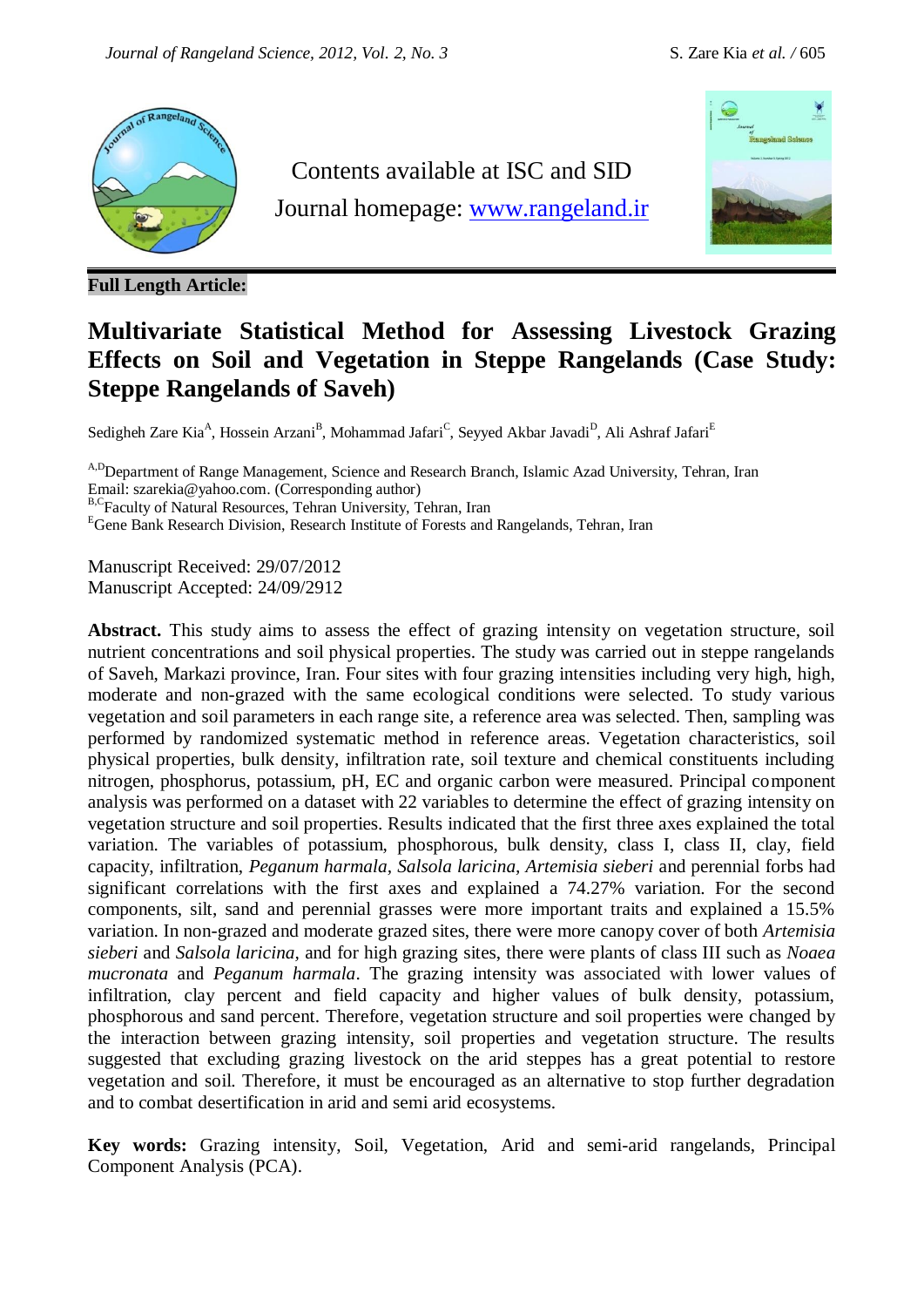## **Introduction**

Rangelands with great economic and social values for rural and nomads community livelihood have undergone many stresses during the past three decades due to excessive grazing pressure. Rangeland degradation can face local communities with deep crises (Mesdaghi, 2004). Rangeland soil is the source of nutrient and moisture for rangeland plants. Over grazing is the most significant factor causing degradation of vegetation and soil in a rangeland. The impact of livestock grazing on rangeland is considered to be in three processes: the loss of plants due to foraging, soil and litter trampling and deposition of urine. The effects of these processes are hardly distinguishable from each other (Hiernaux *et al.,* 1999). Heavy grazing leads to excessive defoliation of herbaceous vegetation, reducing standing biomass, basal cover and plant species diversity often triggered by a decline in Net Primary Productivity (NPP) as the intensity of grazing increases (Bilotta *et al.,* 2007).

Effects of grazing intensity on rangeland vegetation and soil had been described by several studies (Wang and Ripley, 1997; Wang, 2004; Li *et al.,* 2008). There is no unanimity among the authors on the effects of grazing intensity on soil properties which can be related to different climatic and edaphic conditions, vegetation type, management strategy and livestock type. Several studies reported that livestock grazing can improve nitrogen cycling through the stimulation of N mineralization and direct deposition of waste. Furthermore, livestock grazing can decrease nitrogen cycling by the reduction of N-rich plant species and increase of N-poor plant species (Shan *et al.,* 2011). Xie and Wittig (2004) stated that increasing the grazing intensity reduced soil organic matter and nitrogen, but the pH value and potassium were not significantly affected by grazing in the steppes of northern China. Tessema *et al.,* (2011) in a semi-arid savanna of Ethiopia concluded that the concentration of total nitrogen was higher in sites with light grazing as compared with sites exposed to heavy grazing. Similarly, higher concentrations of K, C and Na were observed in sites under light grazing.

Various studies have applied Principal Component Analysis (PCA) to assess the effect of livestock grazing on rangeland ecosystem components (Dumont *et al.,* 2009; Kohandel *et al.,* 2011; Zheng *et al.,* 2011). Kohandel *et al.,* (2011) stated that grazing intensity caused an increase in the density of broad leaves plants (forbs) whereas densities of grasses and shrubs were decreased. The study also found that soil porosity and penetration resistance were decreased with the increase in grazing intensity. They observed that pH, EC and K had the highest relationships with grazing intensity. In France, Dumont *et al.,* (2009) observed that plant species richness and evenness were associated with the intermediate stocking rate. In addition, competitive grasses and forbs were associated with soil fertility and with the N concentration of the herbage. Heavy grazing had a negative impact on the grass layer, reducing the water and nutrient uptake by the grass layer, thus making more resources available for woody growth and this may result in an encroachment of shrubs (Skarpe, 1991).

Zheng *et al.,* (2011) indicated that *Cleistogenes squarrosa* is more resistant to grazing than *Leymus chinensis* in terms of avoidance and tolerance traits, particularly under heavy grazing intensity and in the dry year. In overall, evaluating the effects of livestock grazing is essential to achieve proper management in rangeland ecosystems. The goal of this study was to determine the effect of livestock grazing intensity on selected soil physical and chemical properties and vegetation structure in the steppes of central Iran.

## **Materials and Methods Study area**

This study was conducted at the steppe rangelands of Saveh, 60 km of Saveh, Markazi province, Iran (Fig. 1). The study area lies between 50° 35' 49" and 50° 49' 11" E longitudes and  $35^{\circ}$  23' 46" and  $35^{\circ}$  30' 55"N latitude. Mean annual temperature and precipitation of the study area were 19°C and 200 mm and mean monthly temperature range from 4.5  $\degree$ C in January to 32.6  $\degree$ C in July with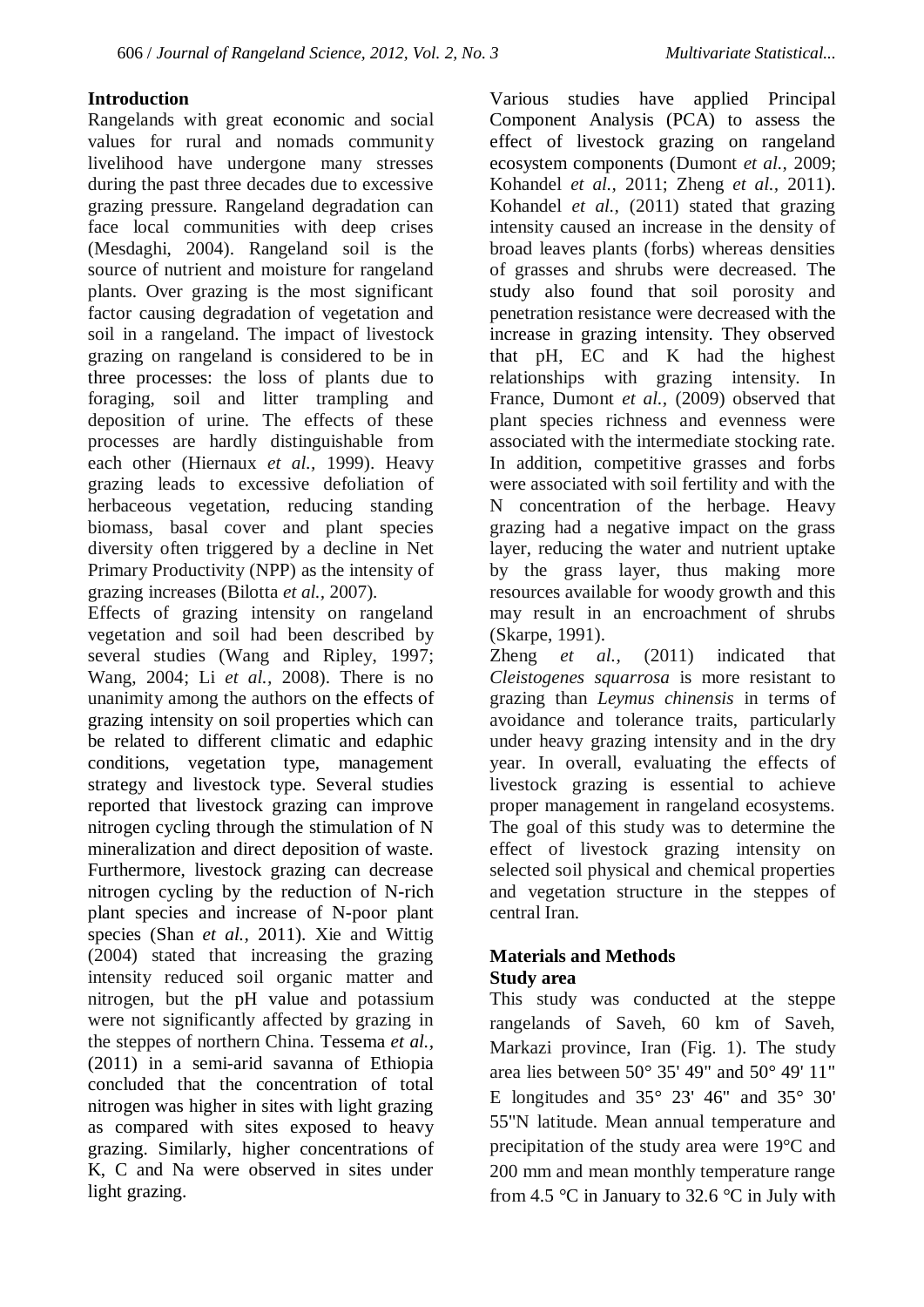51–89% occurring in the growing season (March– June), respectively. Topography wasconsisted of both slope and flat terrain.

The average altitude was 1325 m above sea level. Soil texture is sandy clay loam.



Fig. 1. Location of study area in Iran

## **Experimental design and grazing treatment**

Three range sites including Nemati, Chaganeh and ShirAli with different grazing intensities, vegetation type and management strategies were selected in the study area.

a. Nemati range is a winter rangeland and grazed under rotational grazing system with moderate stocking rate (state AU) during last 10 years. Sagebrush (*Artemisia sieberi*) and saltwort (*Salsola laricina*) were dominant plant species. Grazing period started in mid-May till early November.

b. Chaganeh range is a winter rangeland and grazed under continuous grazing system for 6 months with high stocking rate (state AU). Sagebrush *(Artemisia sieberi*) and saltwort *(Salsola laricina*) were dominant plant species. Grazing period started in mid-May till early November.

c. ShirAli range is grazed continuously all the year with very high stocking rate (state AU). *Noaea mucronata* and *Cousinia cylindracea* were dominant plant species.

d. Exclosure area: This area located within the borders of Nemati rangeland has been enclosed for 4 years.

#### **Measurement of vegetation structure and soil properties**

To study various vegetation and soil parameters in each range site, a reference area was selected. In the next step, sampling was performed by randomized systematic method in reference areas. As  $60(2 \text{ m}^2)$  plots were established along four transects of 400 m long with 100 m intervals.

However, in ShirAli, the number and space of plots and transects were less depending on the surface area of the region. Canopy cover percentage of the species was measured in each plot. Also, 15 soil samples were taken at the depth of 0-20 cm randomly along transects. Soil samples were dried in an oven at 105 °C for 24 h and then ground and passed through a 2 mm sieve to get 2 mm fractions. Soil chemical properties including Organic Carbon (OC), total Nitrogen (N), total Phosphorus (P), potassium (K), pH and EC were measured. The OC% was determined according to the Walkley and Black (1934) method and total N was determined using the Kjeldahl procedure (Bremner and Mulvaney, 1982). Available Phosphorus (P) was analyzed according to Olsen *et al.,* (1954).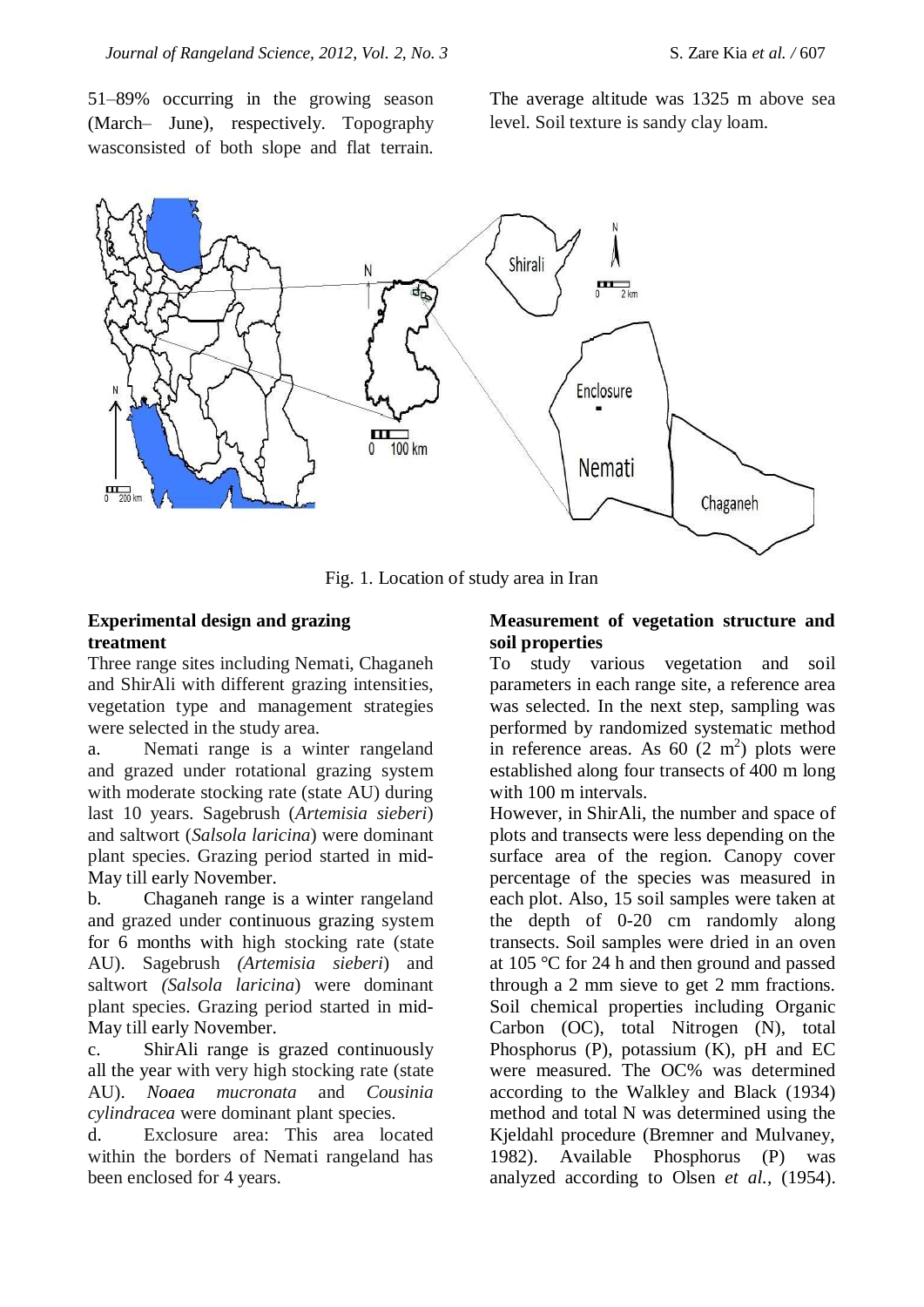Soil potassium (K) content was determined by normal ammonium acetate method. Soil pH and Electrical Conductivity (EC) were determined saturated paw method, (AFNOR, 1987) by pH meter and conductivity meter, respectively. Bulk density was determined by clod method (Kim, 1995). Double ring infiltrometers consisting of two concentric rings with inner and outer diameters were used to measure the infiltration rate following the procedure described by Bouwer (1986). Sand, silt and clay proportions of soil samples in the laboratory were determined with the hydrometer method (Bouyoucos, 1962).

#### **Data analysis**

For soil properties, 13 traits as N, K, P, bulk density, clay, FC, infiltration rate, porosity, OC, EC, sand, pH and silt and for vegetating structure, 9 traits were determined for class I, class II, class III, *Salsola laricina, Artemisia sieberi, Noaea mucronata, Peganum harmala,* Perennial grass and Perennial forb.

To describe the relationships between vegetation structure and soil properties with grazing intensity, data were analyzed using Principal Component Analysis (PCA) and PC-ORD software.

Principal component analysis which is a line method and coordinates of sample unit is determined by a linear combination of weighed parameters in a special new axis. If data have no linear relationships, this method cannot show a relationship between sample

units and needs not much precision to apply it (Moghddam, 2001). To apply PCA, data standardization is necessary if we are analyzing variables measured in different units. Data were centered and standardized by standard deviation. Eigen values for each principal component were compared to a broken–stick eigenvalue to determine whether the captured variance summarized more information than expected by chance. Brokenstick eigenvalue has been shown to be a robust method for the selection of non-trivial components in PCA. Principal components are considered useful or non-trivial if their eigenvalue exceeds that of their Broken-stick counterpart (Zare Chahouki *et al.,* 2012)

## **Results and Discussion**

According to the results of PCA analysis, the first three axes explained total variation (100%) (Table 1). For the first components, K, P, Bulk Density (BD), class I, class II, clay, FC, infiltration rate, *Salsola laricina, Artemisia sieberi*, *Peganum harmala* and perennial forbs had significant correlations with the first axis and explained a 74.27% variation. For the second components, sand, silt and perennial grasses were important traits and explained a 15.5% variation and finally, for third components, pH, EC, OC and class II explained a 10.22% variation (Tables 1 and 2).

| AXIS (Component) |       |       |       | Eigen Value % Of Variance Cum. (%) Broken-Stick Eigen Value |
|------------------|-------|-------|-------|-------------------------------------------------------------|
|                  | 16.34 | 74.27 | 74.27 | 3.69                                                        |
| 2                | 3.41  | 15.5  | 89.77 | 2.69                                                        |
|                  | 2.24  | 10.22 | 100   | 2.19                                                        |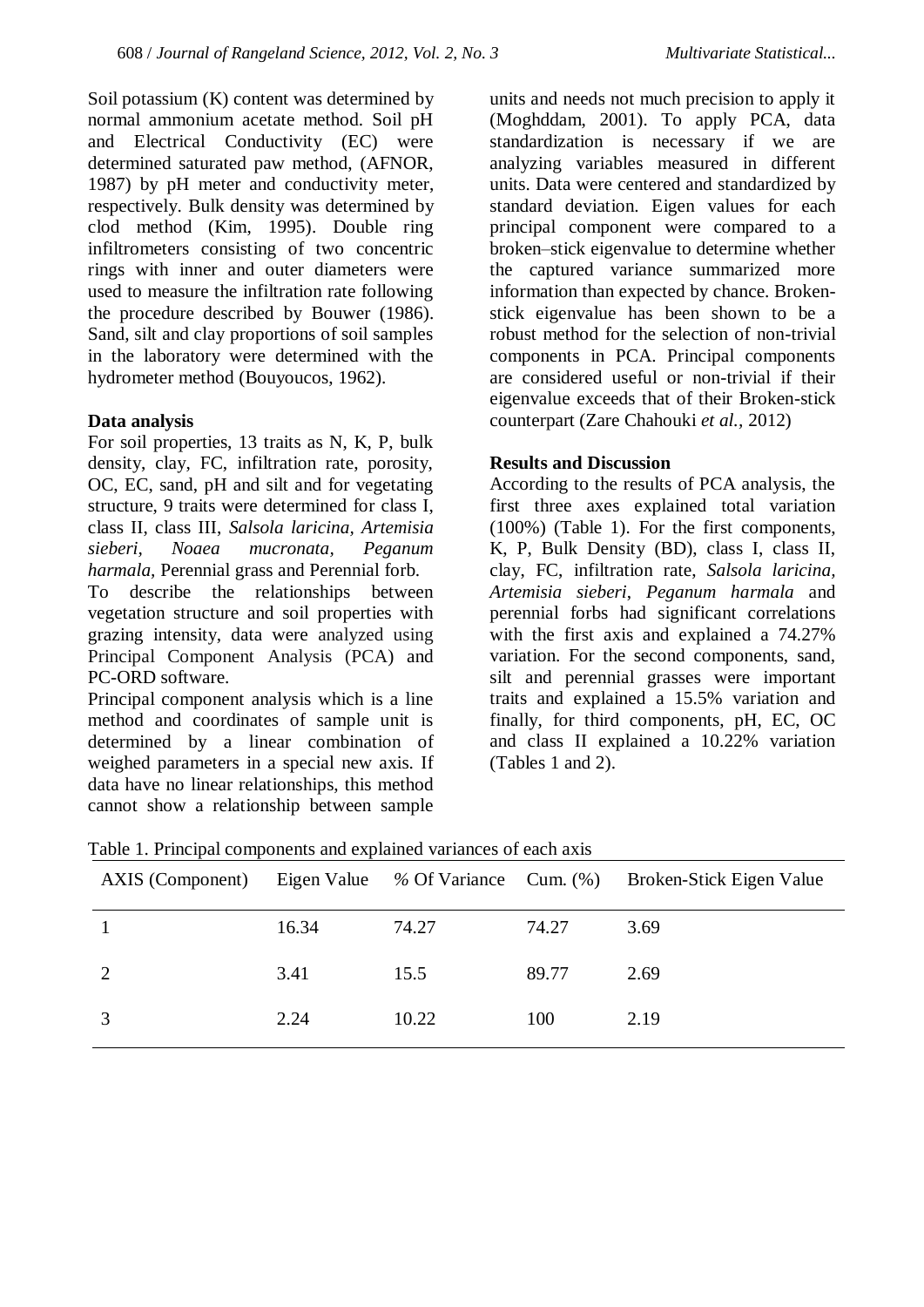| Variable                     |              | <b>AXIS</b>    |                |
|------------------------------|--------------|----------------|----------------|
|                              | $\mathbf{1}$ | $\overline{2}$ | $\overline{3}$ |
| Potassium $(K)$              | 0.241        | 0.101          | 0.097          |
| Phosphorus(P)                | 0.223        | $-0.230$       | 0.029          |
| <b>Bulk Density</b>          | 0.231        | 0.172          | $-0.106$       |
| Infiltration rate            | $-0.238$     | $-0.142$       | $-0.038$       |
| $Clay\%$                     | $-0.233$     | 0.028          | $-0.223$       |
| <b>Field Capacity</b>        | $-0.227$     | 0.123          | $-0.214$       |
| Salsola laricina             | $-0.233$     | $-0.171$       | 0.066          |
| Artemisia sieberi            | $-0.245$     | 0.061          | $-0.058$       |
| Class I                      | $-0.233$     | $-0.175$       | 0.059          |
| Class II                     | $-0.239$     | $-0.142$       | $-0.008$       |
| Perennial forbs              | $-0.231$     | $-0.195$       | 0.005          |
| Peganum harmala              | 0.236        | $-0.219$       | $-0.202$       |
| Sand%                        | 0.161        | $-0.389$       | 0.158          |
| Silt%                        | 0.158        | 0.398          | 0.149          |
| Perennial grass              | $-0.197$     | $-0.313$       | 0.117          |
| Porosity                     | $-0.222$     | $-0.231$       | 0.068          |
| Organic Carbon(OC %)         | $-0.164$     | 0.207          | $-0.427$       |
| Electrical Conductivity (EC) | 0.154        | $-0.117$       | 0.501          |
| pH                           | $-0.183$     | 0.168          | 0.398          |
| Class III                    | 0.202        | $-0.215$       | $-0.275$       |
| Noaea mucronata              | 0.202        | $-0.218$       | $-0.274$       |
| Nitrogen $(N)$               | $-0.219$     | 0.217          | 0.153          |

Table 2. Results of principal component analysis on soil properties and vegetation structure

The bold and under lined data are the important in relevant axis.

Results of bi-plot diagram of the first and second components of PCA (Fig. 2) showed that bulk density was highest in ShirAli site and lowest in the excluded site (Ghorogh). In addition, there were significant differences for water infiltration rate among different grazing intensities. Infiltration rate decreased from enclosure site to heavily grazed area (ShirAli). Modification of soil physical properties by hoof action together with reduced vegetation cover often results in the increased bulk density and penetration resistance of soils (Wood and Blackburn, 1981). Higher bulk densities, lower water content and infiltration rate have been observed for different grazing animals in different grassland ecosystems because of increased animal trampling (Binkley *et al.,* 2003; Ilan *et al.,* 2008). Our results were therefore consistent with previous research. High grazing affects negatively plant species composition, spatial distribution and diversity of herbaceous layers. The situation further favours annual and unpalatable species than perennials, reduces the vegetation cover and results in the declines of range forage/fodder production (Tegegn *et al.,* 2011). According to results (Table 2 and Fig. 2), grazing intensity increased plant of class III such as *Peganum harmala* and decreased plant of class I and class II such as *Artemisia sieberi* and *Salsola laricina*. *Salsola laricina* is a palatable plant that is the best food resource for livestock along autumn and winter. Also, production and canopy cover of *Artemisia sieberi* were higher in enclosure and moderate grazing sites. Moreover, reduction of this species *(Artemisia sieberi*) in the Shirali site (continuous grazing in all the year with very high grazing) is probably amplified by the continuous removal of *Artemisia sieberi* by the communities for fuel and other purposes. Therefore, the effects of livestock grazing on many functional groups were less pronounced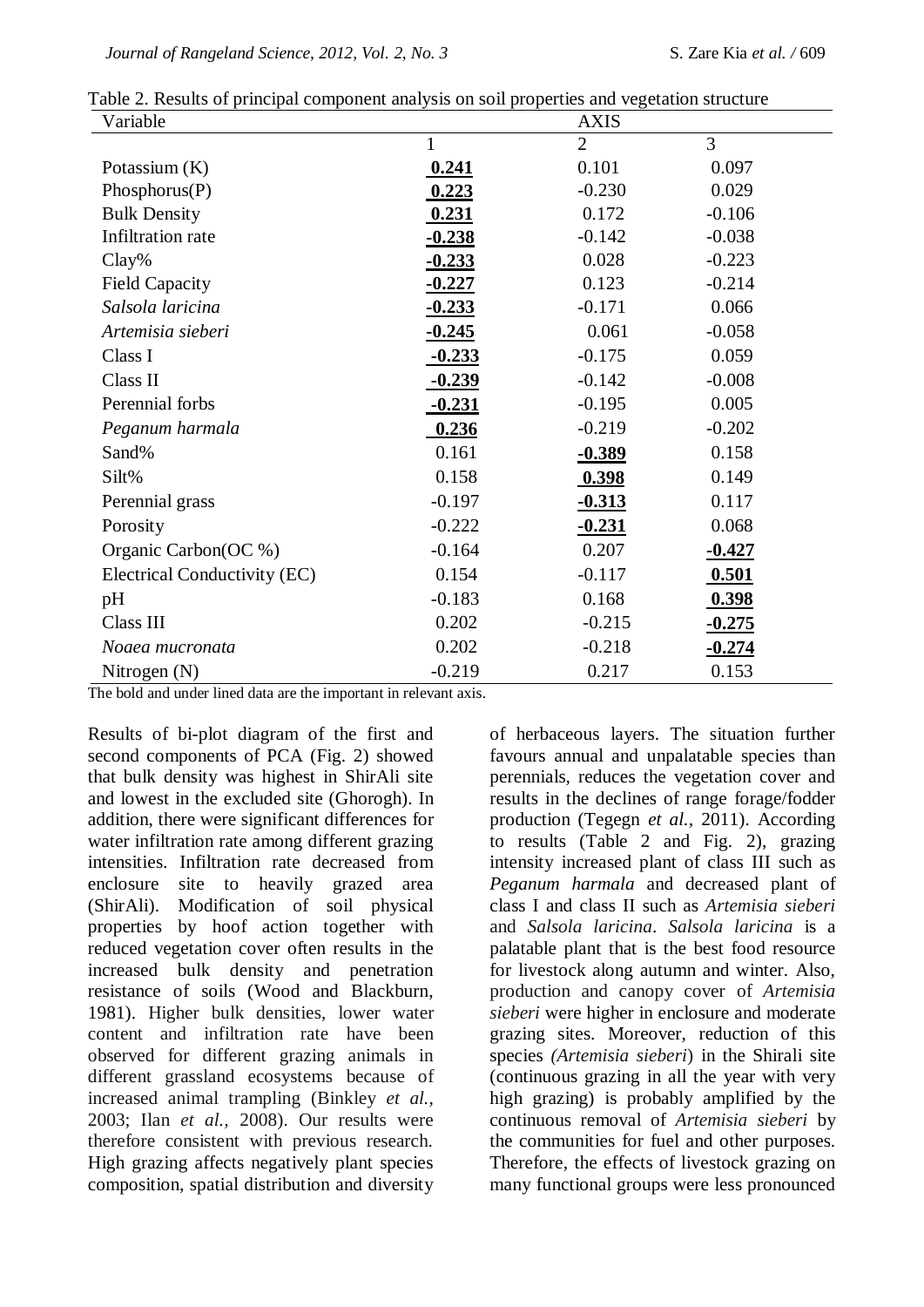in the areas grazed only during the dry season in contrast to the areas grazed continuously throughout the year. Grazing had a deleterious influence on ground cover. While moderate grazing caused a level of decline in ground cover that was beneficial to many species, heavy grazing may result in scalding and erosion (Calvert, 2001).

The vegetative plant cover in heavily grazed area is finally comprised of invader forb species such as *Peganum harmala, Noaea mucronata* and *Ceratocarpus* sp*.* that clearly indicates the destructive effect of heavy grazing on plant community and rangeland productive capacity. Based on the results, there was a significant difference in K in different areas. The highest amount of K was observed in Chaganeh and Shirali. Due to higher grazing intensity in Chaganeh and

ShirAli rangelands compared to Nemati rangeland, the amount of soil potassium is higher. The increase of K values may have been related to livestock's positive effect on accumulation of K through trampling and their excreta. The results contrast with Javadi *et al.,* (2006). Aarons *et al.,* (2001) stated in a study about the role of cattle manure in soil fertility that soil K has almost been doubled under manure to 5 cm depth of soil. Increase of soil P level in Chaganeh and ShirAli might be related to excreta and litter deposition and more mobility of P on the soil surface due to livestock trampling. Haynes and William (1993) stated that more than 65% of P in the diet consumed by cows is returned to pasture. Soil P increase has been reported under manure (Haynes and William, 1993).



Fig. 2. Bi-plot diagram of the first and second components of PCA analysis on soil and vegetation properties for four sites (Ghorogh: exclosure (ungrazed), Nemati: moderate grazing intensity, Chaganeh: heavy grazing intensity and ShirAli: very heavy grazing intensity)

#### **Conclusion**

Good rangeland management practices, timely grazing and proper grazing intensity during the grazing period might be the key issues to maintain vegetation cover and reduce soil bulk density which leads to the increase in infiltration rate and decrease of sediment loss, runoff and soil erosion. Grazing management plans should include both economic and biological considerations. Therefore, they should focus upon

possibilities that allow local population to use the land for rangeland by organizing a rotational grazing system and prevent grazing pressure by distributing the livestock more uniformly and ensuring that carrying capacity is not exceeded in order to maintain soil and vegetation conditions. More studies to better assess the time scale of exclusion are also needed to understand better the ecology of this fragile ecosystem.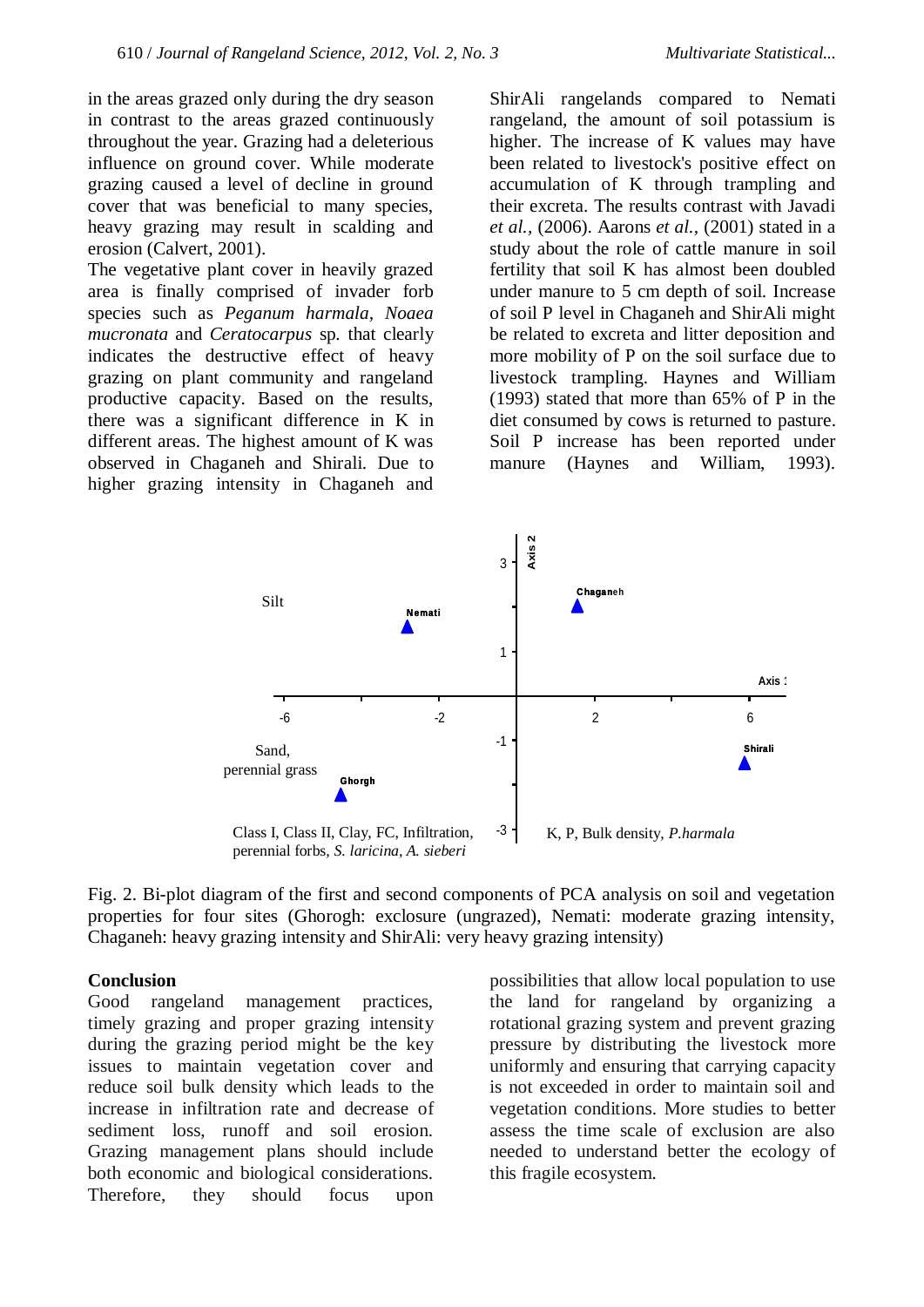#### **Acknowledgements**

The authors would like to acknowledge the Research Institute Forests and Rangelands (RIFR) for funding the research, providing transport during the field work and for carrying out the soil analysis.

#### **References**

Aarons, S. R., C. R. O. Connor., M. Hall, and C. J. P. Gourley, 2001. Contribution of dairy cow manure to soil fertility and nutrient redistribution in pastures available online

www.internationalgrasslands.org/files/igc/ publications/2001/id0441.pdf

- AFNOR, 1987. Recueil de normes francaises, qualite des sols, methodes d'analyses. 1. edit. Association francaise de normalisation (Afnor), pp. 19–30.
- Bilotta, G. S., Brazier, R. E., Haygarth, P. M. 2007. The impacts of grazing animals on the quality of soils, vegetation, and surface waters in intensively managed grasslands. *Advances in Agronomy*. **94:** 237-250.
- Binkley, D., Singer, F., Kaye, M., Rochelle, R. 2003. Influence of elk grazing on soil properties in RockyMountain National Park. *Forest Ecology and Management.* **185(3):** 239–247.
- Bouwer, H. 1986. Intake rate: Cylinder infiltrometer, In: Klute, (Ed), methods of soil analysis, A. ASA Monograph 9, ASA. Madison, W., 825-843.
- Bouyoucos, G. J. 1962. Hydrometer method improved for making particle size analysis of soils. *American Society of Agronomy Jour*. **54:** 4644.
- Bremner, J. M. and Mulvaney, C. S. 1982. Nitrogen-total. In A. L. Page, R. H. Miller and D. R. Keeney (Eds.), Methods of soil analyses, Part 2. Chemical and mineralogical properties (pp. 595-624). Madison: American Society of Agronomy and Soil Science Society of America Inc.
- Calvert, G. A., 2001. The effects of cattle grazing on vegetation diversity and structural characteristics in the semi-arid

rangelands of North Queensland. Ph.D. thesis, James Cook University.

- Dumont, B., Farruggia, A., Garel, J. P., Bachelard, P., Boitier E., M. 2009. How does grazing intensity influence the diversity of plants and insects in a speciesrich upland grassland on basalt soils? *Grass and Forage Science*. **64:** 92–105.
- Haynes, R. J. and Williams, P. H. 1993. Nutrient cycling and soil fertility in the grazed pasture ecosystem. *Advances in Agronomy*. **49:** 119-199.
- Hiernaux, P., Bielders, C. L., Valentin, C., Bationo, A., Fernández- Rivera, S. 1999. Effects of livestock grazing on physical and chemical properties of sandy soils in Sahelian rangelands. *Jour. Arid Environment*. **41:** 231-245*.*
- Ilan, S., Eugene, D. U., Hanoch, L., Pariente, S. 2008. Grazing induced spatial variability of soil bulk density and content of water moisture, organic carbon and calcium carbonate in a semiarid rangeland. *Catena.* **75:** 288–296.
- Javadi, S., Jafari, M., Azarnivand, H., Zahedi Amiri, G. 2006. Investigation on grazing upon soil parameters at Lar summer rangeland. *Jour. Agricultural Sciences.* **11(4):** 71–78. (In Persian).
- Kim, H., Tan, 1995. Soil Sampling, Preparation, and Analysis. Marccel Dekker, Inc. Madison Avenue, New York, p. 90.
- Kohandel, A., Arzani, H., Hosseini Tavassol, M. 2011. Effect of grazing intensity on soil and vegetation characteristics using Principal components Analysis. *Iranian Jour. Range and Desert Reseach*. **17(4):** 518-526. (In Persian).
- Li, C. L., Hao, X. Y., Zhao, M. L., Han, G. D., Willms, W. D. 2008. Influence of historic sheep grazing on vegetation and soil properties of a desert steppe in Inner Mongolia. *Agriculture, Ecosystem and Environment*. **128:** 109–116.
- Mesdaghi, M., 2004. *Range Management* in Iran. Imam Reza University Press, Iran. 250 pp. (In Persian).